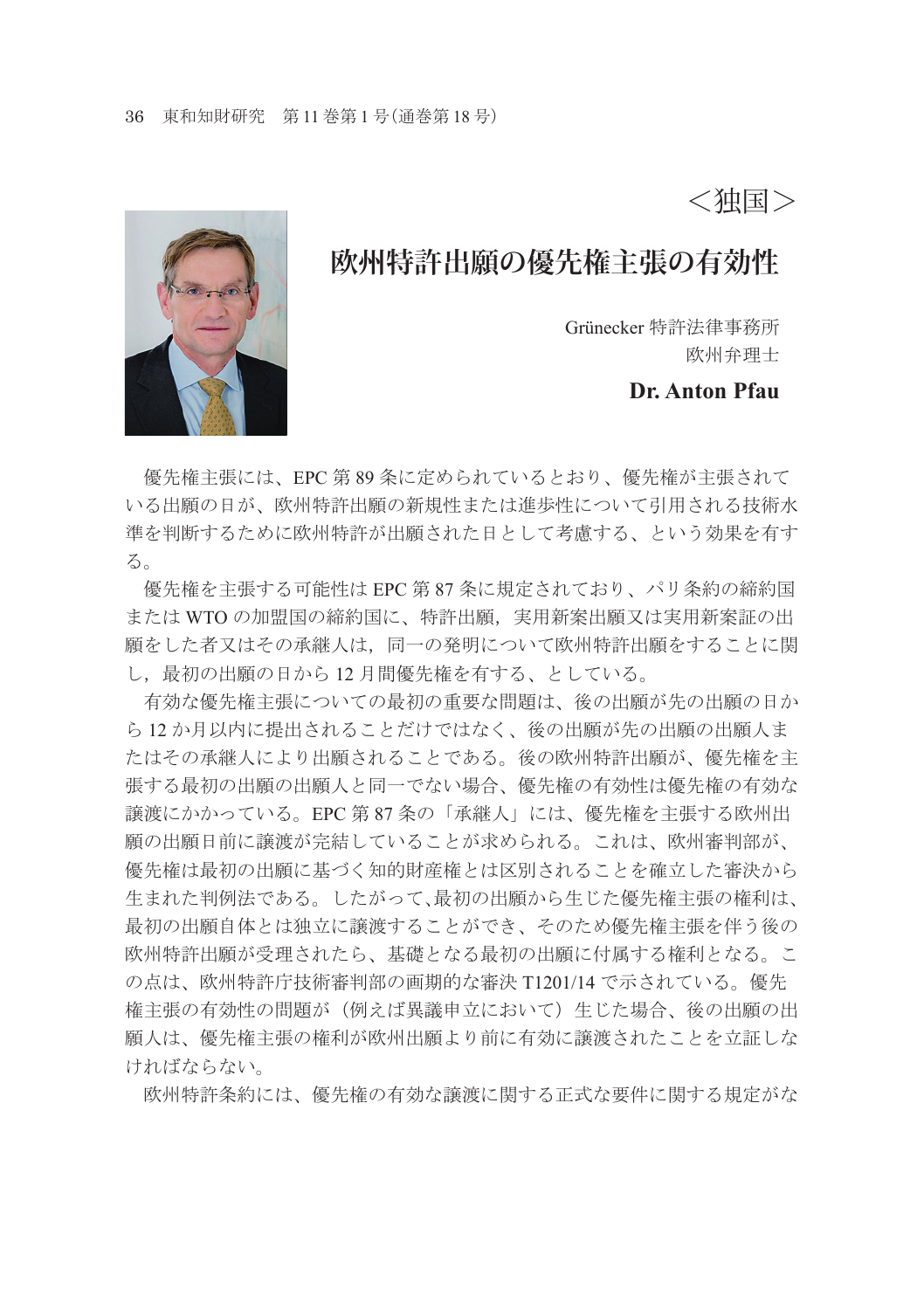い。欧州特許庁は、手続規定がない場合、EPC 第 125 条に従い、締約国で一般 に認められている手続法の原則を考慮に入れる。したがって、優先権の有効な譲 渡の問題を決定するために、国内法が適用される。しかし、どの国内法が考慮さ れるべきだろうか?最初の出願国の法律か、それとも後の出願国の法律か?その 他、関連する譲渡契約で合意された国の法律、または譲渡当事者のどちらかが居 住している国の法律である可能性も考慮すべきだろう。欧州特許庁の判例法は、 審決 T1201/14 で述べられたように、この点に関し適用されるべき法律について 明確に確立された法的根拠がないという結論に達した。ドイツ連邦最高裁判所な どの欧州各国裁判所は、最高裁判決「車両用窓」事件に示されるように、最初の 出願国の法律の適用可能性を支持している。英国では、英国控訴院が、2 つの異 なる出願当事者による契約関係上の承継人の認定に基づくとしている (EWCA Civ 1089 Idenix/Gilead)。

 欧州特許庁の判例法は一般に保護が望まれる国の法律の適用を排除するように 思われるが、それはまた、欧州特許庁審判部の審決 T205/14 で示された通り、最 初の出願国の法律よりも、譲渡当事者が法的関係を有していた国の法律の優先順 位を高くしている。したがって、優先権の有効な譲渡を確実にするためには、譲 渡当事者と譲受当事者との関係を規定する法律に基づき有効な契約を締結する必 要がある。

 特に、従業員が雇用主へのサービス発明として発明を行い、従業員の居住国の 国内法が、国内法により本発明の保護を受ける権利を使用者に承継させる場合に は、審決 T205/14 に見られる欧州特許庁の判例法に基づき、優先権の有効な譲渡 が認められた。

 譲渡が優先権主張を伴う後の出願の出願日より前に行われていなければならな いことを示すために適用された証明の基準は、欧州特許庁審判部により、「可能 性のバランス」であるとされ、審決 T205/14 において再度確認された。

 優先権の有効な主張に関するもう 1 つの重要な問題は、EPC 第 87 条の「同一 発明」である。最初の出願が後の出願と同一の発明を開示している場合に限り、 優先権主張の有効性が認められる。後の出願のクレームに対する先の出願の優先 権は、最初の出願がクレームの主題を全体的にかつ完全に開示しているという条 件下でのみ有効である。この指令は、請求項の全ての特徴が最初の出願において 直接かつ明確に、そしてクレームされた発明に属するものとして開示されている ことを要求する。この要件は、欧州特許庁拡大審判部の審決 G2/98 でさらに規定 されている。実務上は、欧州審判部による判例法は、後の欧州出願のすべての特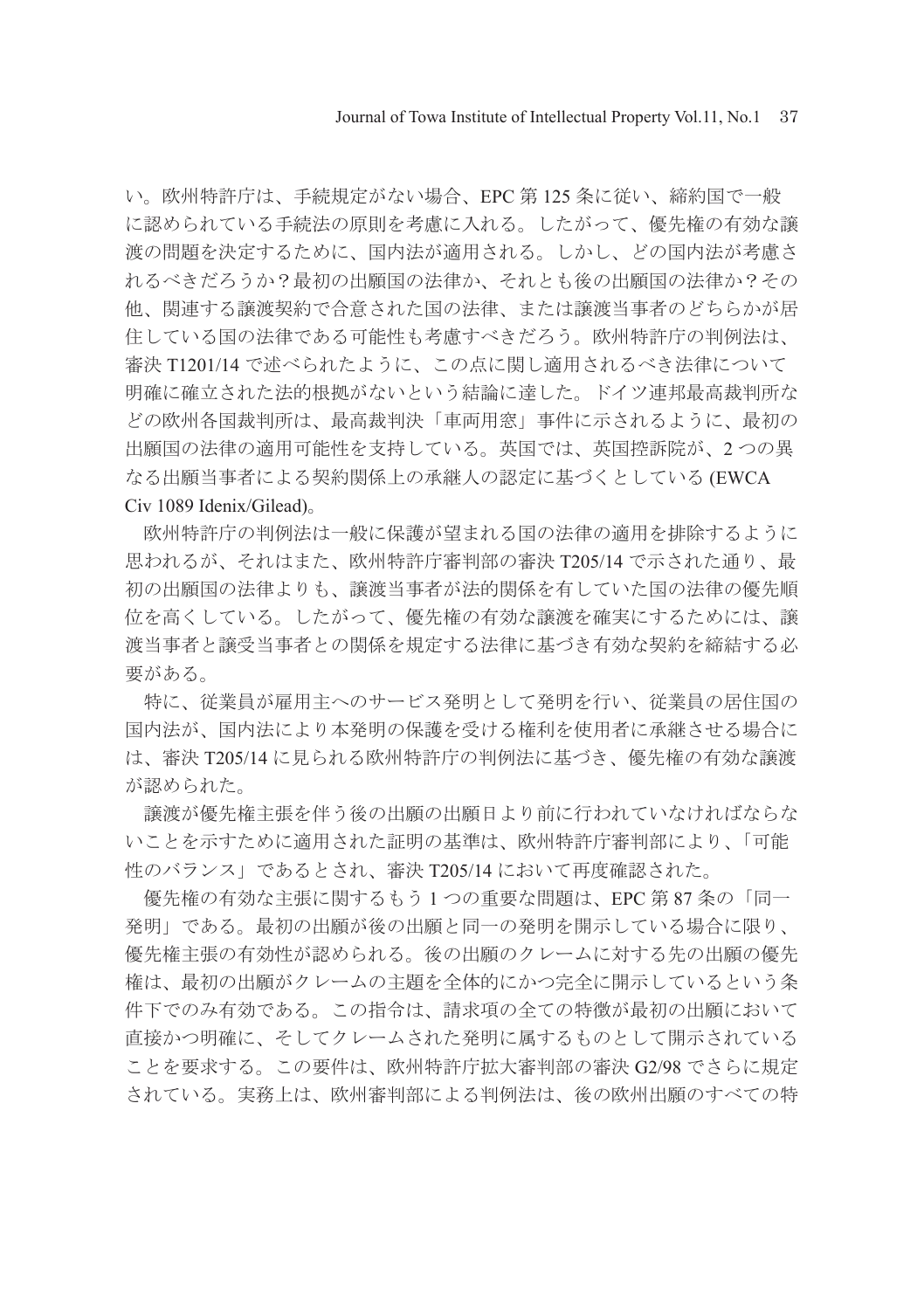徴が優先権書類に開示されているか判断するために、いわゆる「新規性テスト」 を適用している。特に、本質的な特徴と単に保護範囲を限定する特徴との間に区 別はない。一方で、拡大審判部の審決 G1/03 および G2/03 号に従って認められる 免責事項の導入は、発明の特定を変えるものではなく、したがって、先の出願に 基づく優先権が無効になることはない。しかしながら、優先権書類が後の欧州特 許出願のクレームよりも多くの特徴を組み合わせて開示している場合、優先権書 類の開示に基づいて当業者が本質的ではないとみなし、後の出願の請求項に含ま れない特徴により、必ずしも優先権主張が無効になるわけではない。ただし、優 先権書類が後の出願のクレームの全ての要素を、発明にとって本質的なものとし て開示することは必須である。

 したがって、有効な優先権主張を得るためには、特に発明のすべての可能な実 施形態と一般化に向けたあらゆるクレームの束により、完璧に最初の出願を作成 することが強く推奨される。特定の実施形態のみを開示しているか、または、例 えば非常に広く表現されたクレーム群を有する仮出願を行うことは、しばしば有 効な優先権主張の強力な根拠とならないかもしれない。特に、欧州特許出願を欧 州特許庁に提出す前に、先行技術を除外するために新しい特徴を導入して補正し なければならない場合に、これが当てはまる。要約すると、優先権主張の有効性 について、第二国出願の前に権利の譲渡が発生した場合は、関係当事者に関連す る法律に基づく有効な譲渡契約書を作成し、優先権の基礎出願は、後の欧州出願 と同様に発明を包括的に開示するよう、完全かつ簡潔に記載すべきである。

(邦訳:当研究所)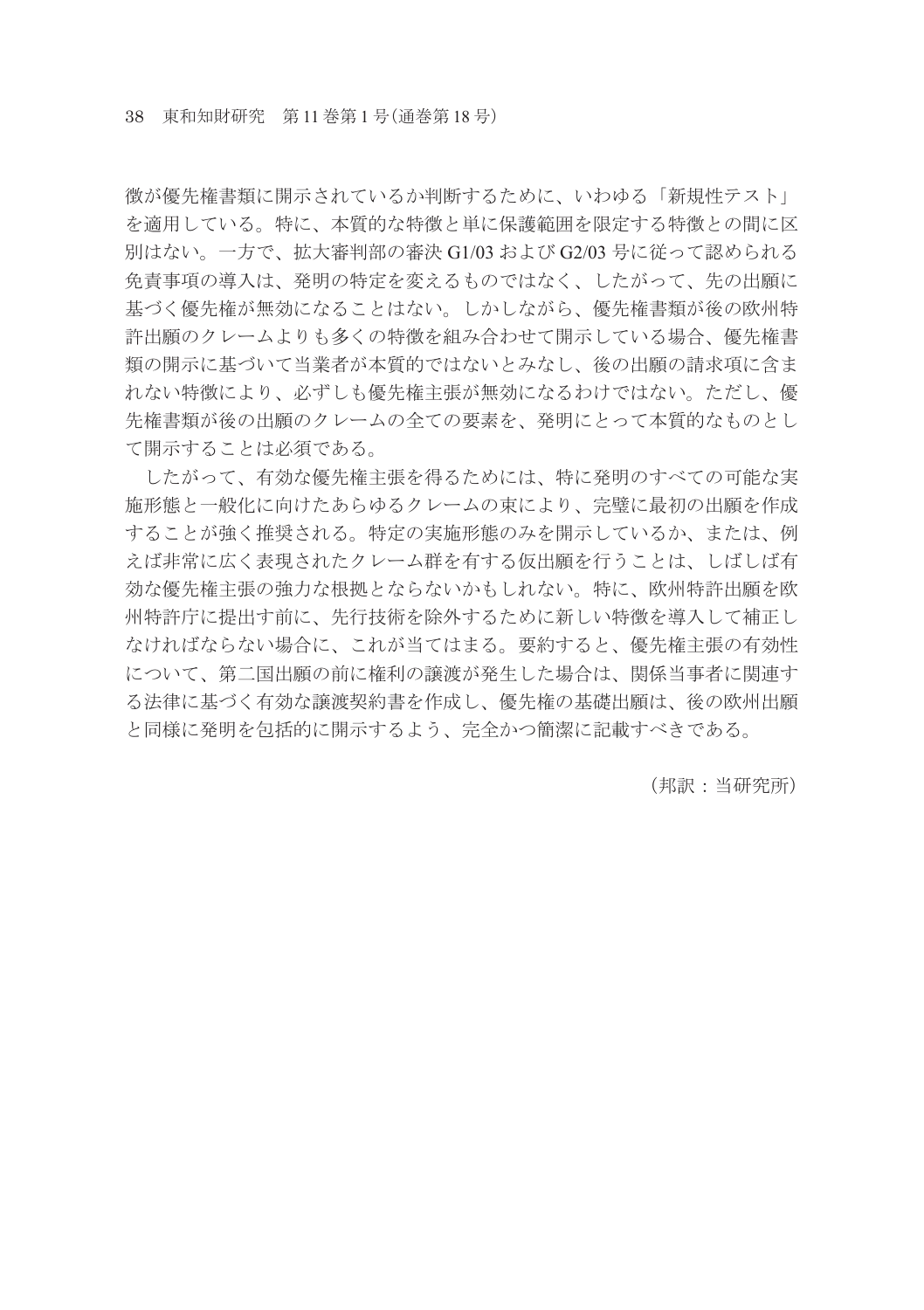## < **Germany** >

# **Validity of a Priority Claim of European Patent Application**

Grünecker Patent und- Rechtsanwalte European Patent Attorney

### **Dr. Anton Pfau**

The rights to priority of a European patent application or patent is sometimes of utmost importance for the validity of that intellectual property right. The priority claim has the effect that the date of the application, from which priority is claimed, shall count as the date of the filing of the European patent application for the purposes of the definition of the state of the art, citable against novelty or inventive step of European patent application, as is set out under Article 89 EPC.

 The possibility to claim priority is regulated in Article 87 EPC, which provides that "any person who has duly filed in or for any state party to the Paris Convention for the Protection of Industrial Property or any member of the World Trade Organization, an application for a patent, utility model, or a utility certificate, or his successor in title, shall enjoy for the purpose of filing a European patent application in respect of the same invention, a right of priority during a period of 12 months from the date of

filing of the first application."

 The first critically important issue for a valid priority claim is that the subsequent application was not only filed during a period of 12 months from the date of filing of the first application, but that this subsequent application was also filed by and in the name of the applicant of the first application or his successor in title. If the applicant of the later filed European patent application is not the same as the applicant of the first application from which priority is to be claimed, the validity of the priority right hinges on an effective transfer of the priority right. The term "successor in title", as used in Article 87 EPC, requires that the transfer has to have been concluded before the filing date of the later European application claiming this priority. It is further established case law from the European Board of Appeal that the right of priority is separate from the intellectual property right from the first application. Therefore, the right of claiming priority from the first application can be transferred independently to the first application itself and accordingly becomes an accessory right to the underlying first application once the later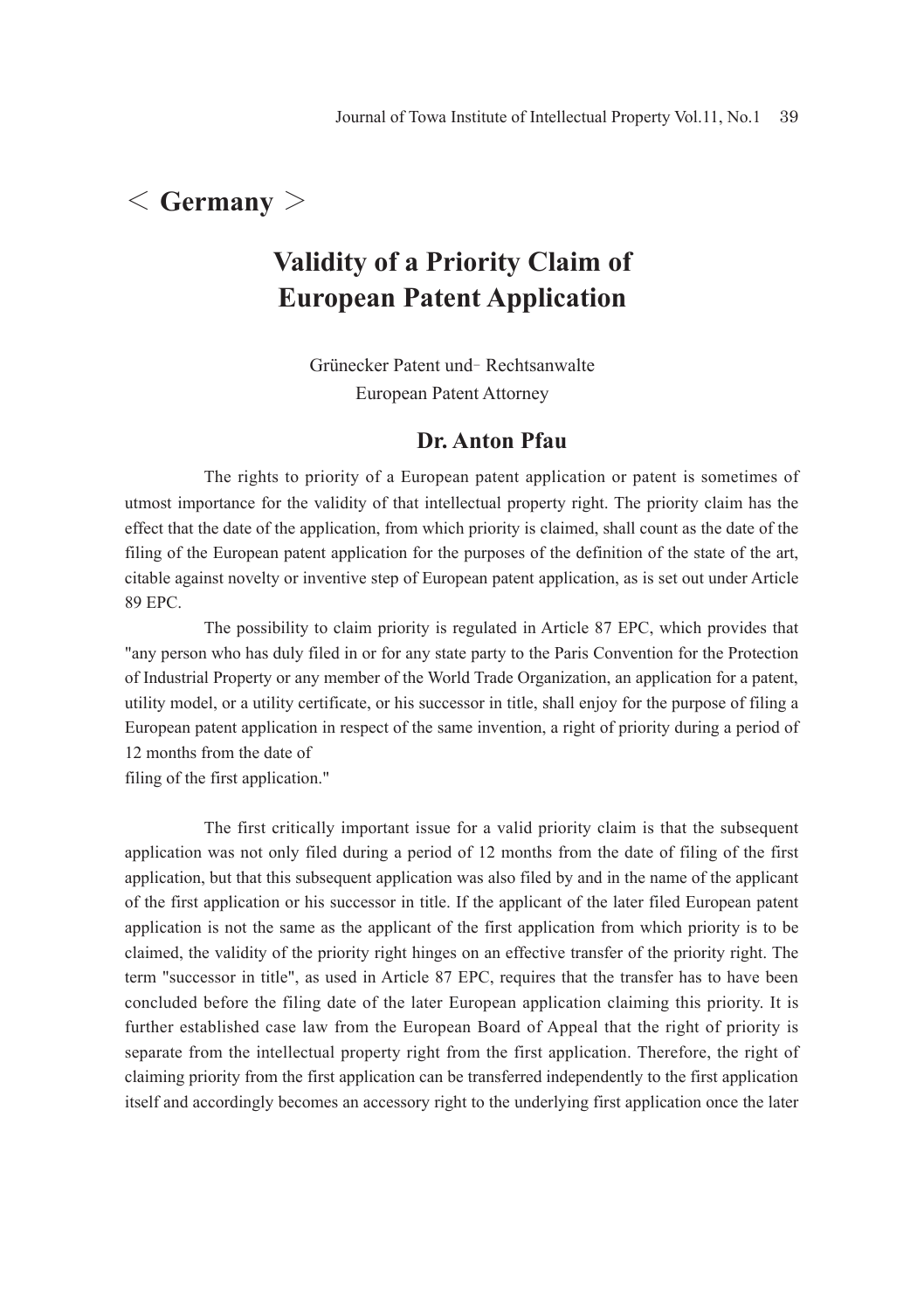European patent application claiming priority has been filed. This is outlined in landmark decision T1201/14 of the Technical Board of Appeal of the European Patent Office. The proprietor of the later filed application has to prove, once the issue of validity of the priority claim arises (for instance, in opposition proceedings) that a valid transfer of the right to claim priority has been effected prior to the filing date of the European application.

 With respect to the formal requirements for a valid transfer of the priority right, the European patent convention does not have any provisions. In accordance with Article 125 EPC, in the absence of procedural provisions, the European Patent Office will take into account principles of procedural national law generally recognized in the contracting states. Thus, for deciding the question of the valid transfer of the priority right 、national law is applicable. However, which national law should be considered? Is it the law of the country where the first application is filed, or the law of the country where the later application was filed? Other possibilities for consideration could be the law of the country which is agreed upon in the relevant contract of the transfer, or possibly the law of the country where at least one of the parties of the transfer has its residence. The case law of the European Patent Office has come to the conclusion that there is no clear established jurisprudence which law is to be applied in this respect as stated in decision T1201/14. National European courts such as the Federal Supreme Court in Germany favor the applicability of the law of the state of the first filing, as indicated in Supreme Court decision "Fahrzeugscheibe". In the UK, the Court of Appeals based its findings on a successor in title on the contractual relationship of the two different filing parties (EWCA Civ 1089- ldenix/Gilead).

 While the European Patent Office case law generally seems to exclude applicability of the law of the country where protection is desired, it also provides preference to the law of the country where the transferring parties had their legal relationship over the law of the country of the first filing, as decided in decision T205/14 of the Boards of Appeal of the European Patent Office. Thus, to provide certainty for a valid transfer of priority right, a contract valid under the law governing the relationship between the party transferring and the party receiving should be concluded.

 In particular, if an invention was made by an employee as a service invention to his employer, and if national laws of the state of residence of the employee invoke a transfer of the right to obtain protection for this invention to the employer by national law, then a valid transfer of the priority right was accepted under the European Patent Office's case law as found in decision T205/14.

 The standard of proof applied for demonstrating that the transfer had to have been effected prior to the filing date of the subsequent application of the priority right was found by the Board of Appeal of the European Patent Office to be a "balance of probabilities" and found again